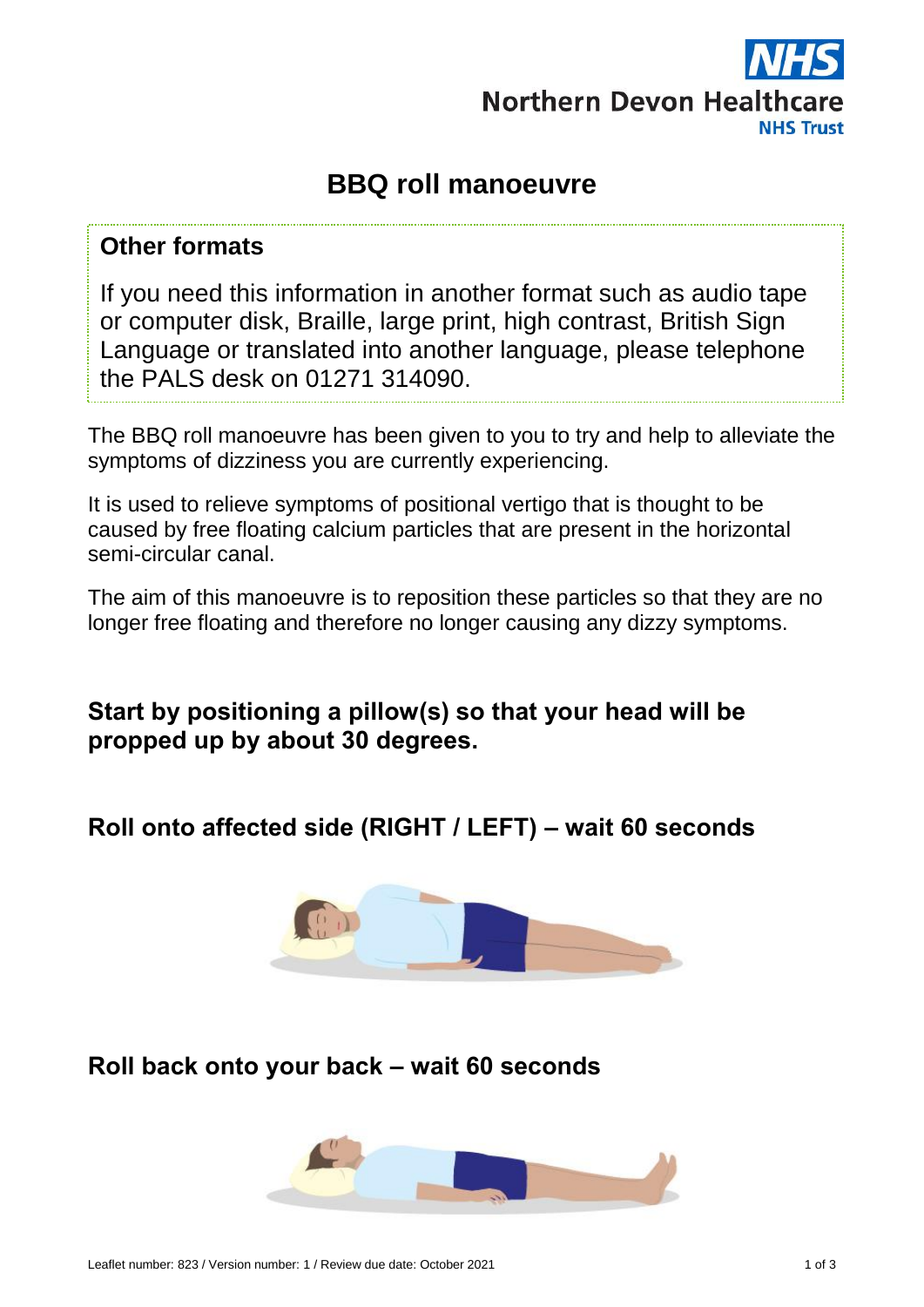### **Roll onto opposite side – wait 60 seconds**



**Continue to roll this way through onto your front – wait 60 seconds**

**You can then sit up slowly. Take your time as you may feel dizzy**



This can be performed at home, daily, for up to 7 days. You will be then reviewed by the vestibular audiologist to see if any further treatment is required.

## **Further information**

**Please stop doing this manoeuvre if you feel very unwell, severely dizzy or it is causing you any pain.**

**Please contact if you have any queries regarding this exercise on 01271 322476.**

## **References**

[dizziness-and-balance.com](http://dizziness-and-balance.com/)